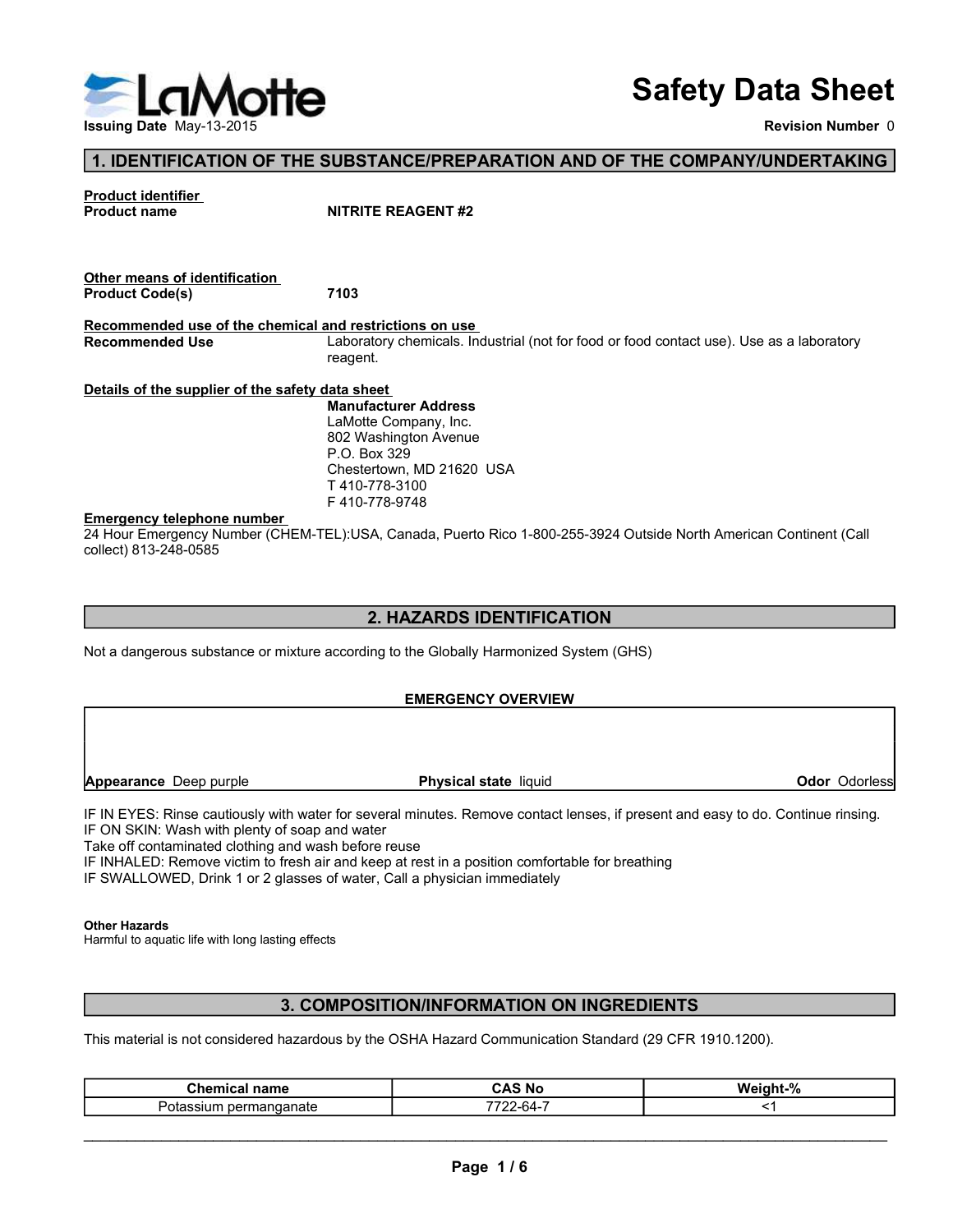#### 4. FIRST AID MEASURES

\_\_\_\_\_\_\_\_\_\_\_\_\_\_\_\_\_\_\_\_\_\_\_\_\_\_\_\_\_\_\_\_\_\_\_\_\_\_\_\_\_\_\_\_\_\_\_\_\_\_\_\_\_\_\_\_\_\_\_\_\_\_\_\_\_\_\_\_\_\_\_\_\_\_\_\_\_\_\_\_\_\_\_\_\_\_\_\_\_\_\_\_\_

#### First Aid Measures

| <b>General advice</b>              | Do not get in eyes, on skin, or on clothing.                                                                                                                                                             |
|------------------------------------|----------------------------------------------------------------------------------------------------------------------------------------------------------------------------------------------------------|
| Eye contact                        | Rinse immediately with plenty of water, also under the eyelids, for at least 15 minutes. If<br>symptoms persist, call a physician.                                                                       |
| <b>Skin contact</b>                | Wash off immediately with soap and plenty of water for at least 15 minutes. Take off<br>contaminated clothing and wash before reuse. If symptoms persist, call a physician.                              |
| <b>Inhalation</b>                  | Remove to fresh air.                                                                                                                                                                                     |
| Ingestion                          | Drink plenty of water. Consult a physician if necessary.                                                                                                                                                 |
| Self-protection of the first aider | Use personal protection recommended in Section 8. Ensure that medical personnel are<br>aware of the material(s) involved, take precautions to protect themselves and prevent<br>spread of contamination. |

#### 5. FIRE-FIGHTING MEASURES

#### Suitable extinguishing media

Use extinguishing measures that are appropriate to local circumstances and the surrounding environment.

#### Protective equipment and precautions for firefighters

As in any fire, wear self-contained breathing apparatus pressure-demand, MSHA/NIOSH (approved or equivalent) and full protective gear.

|                                                              | <b>6. ACCIDENTAL RELEASE MEASURES</b>                                                                                                                                                                                                 |
|--------------------------------------------------------------|---------------------------------------------------------------------------------------------------------------------------------------------------------------------------------------------------------------------------------------|
|                                                              | <b>Personal precautions, protective equipment and emergency procedures</b>                                                                                                                                                            |
| <b>Personal precautions</b>                                  | Ensure adequate ventilation, especially in confined areas.                                                                                                                                                                            |
| <b>Environmental precautions</b>                             | See Section 12 for additional Ecological Information.                                                                                                                                                                                 |
| Methods and material for containment and cleaning up         |                                                                                                                                                                                                                                       |
| <b>Methods for containment</b>                               | Absorb spill with inert material (e.g. dry sand or earth), then place in a chemical waste<br>container.                                                                                                                               |
| Methods for cleaning up                                      | Soak up with inert absorbent material. After cleaning, flush away traces with water.                                                                                                                                                  |
|                                                              | 7. HANDLING AND STORAGE                                                                                                                                                                                                               |
| <b>Precautions for safe handling</b>                         |                                                                                                                                                                                                                                       |
| <b>Handling</b>                                              | Handle in accordance with good industrial hygiene and safety practice. Do not taste or<br>swallow. Avoid breathing vapors or mists. Do not eat, drink or smoke when using this<br>product. Avoid contact with skin, eyes or clothing. |
| Conditions for safe storage, including any incompatibilities |                                                                                                                                                                                                                                       |
| <b>Storage</b>                                               | Keep containers tightly closed in a dry, cool and well-ventilated place. Keep away from<br>heat. Keep out of the reach of children. Protect from sunlight.                                                                            |
| <b>Incompatible Products</b>                                 | Strong reducing agents. Finely powdered metals. Organic material.                                                                                                                                                                     |
|                                                              |                                                                                                                                                                                                                                       |
|                                                              | Page 2/6                                                                                                                                                                                                                              |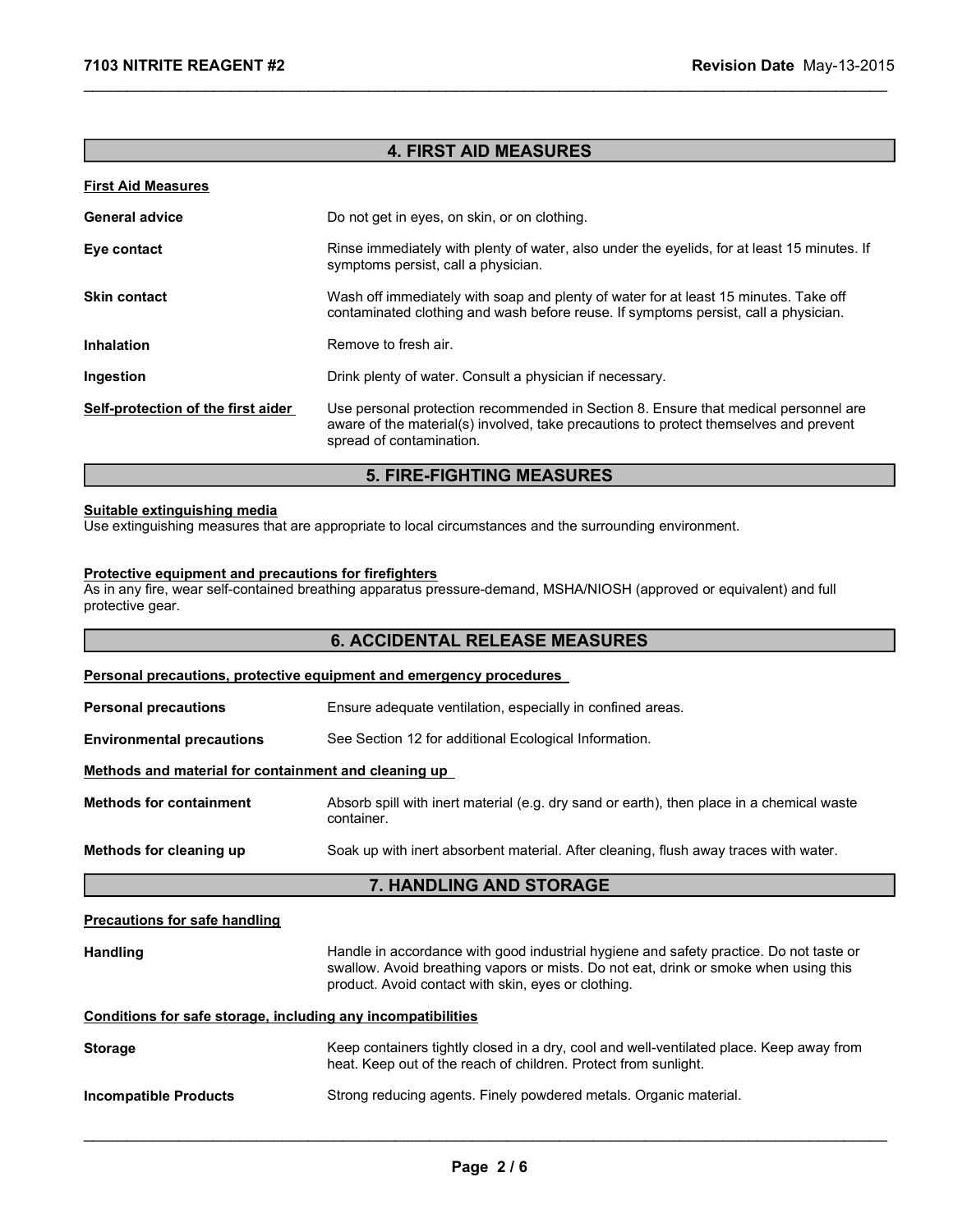### **8. EXPOSURE CONTROLS/PERSONAL PROTECTION**

| 7103 NITRITE REAGENT #2                                                                                                                                                                                              |                                                                                                                                                                  |                              | Revision Date May-13-2015                                                           |
|----------------------------------------------------------------------------------------------------------------------------------------------------------------------------------------------------------------------|------------------------------------------------------------------------------------------------------------------------------------------------------------------|------------------------------|-------------------------------------------------------------------------------------|
|                                                                                                                                                                                                                      | 8. EXPOSURE CONTROLS/PERSONAL PROTECTION                                                                                                                         |                              |                                                                                     |
| <b>Chemical name</b>                                                                                                                                                                                                 | <b>ACGIH TLV</b>                                                                                                                                                 | <b>OSHA PEL</b>              | <b>NIOSH IDLH</b>                                                                   |
| Potassium permanganate<br>7722-64-7                                                                                                                                                                                  | TWA: 0.02 mg/m <sup>3</sup><br>TWA: 0.1 mg/m <sup>3</sup>                                                                                                        | Ceiling: 5 mg/m <sup>3</sup> | IDLH: 500 mg/m <sup>3</sup><br>TWA: $1 \text{ mg/m}^3$<br>STEL: 3 mg/m <sup>3</sup> |
| <b>Appropriate engineering controls</b>                                                                                                                                                                              |                                                                                                                                                                  |                              |                                                                                     |
| <b>Engineering Measures</b>                                                                                                                                                                                          | Showers<br>Eyewash stations<br>Ventilation systems.                                                                                                              |                              |                                                                                     |
|                                                                                                                                                                                                                      | Individual protection measures, such as personal protective equipment                                                                                            |                              |                                                                                     |
| <b>Eye/Face Protection</b>                                                                                                                                                                                           | Wear safety glasses with side shields (or goggles).                                                                                                              |                              |                                                                                     |
| Skin and body protection                                                                                                                                                                                             | Wear protective gloves/clothing. Protective gloves. Nitrile rubber.                                                                                              |                              |                                                                                     |
| <b>Respiratory protection</b>                                                                                                                                                                                        | Maintain adequate ventilation.                                                                                                                                   |                              |                                                                                     |
| <b>Hygiene Measures</b>                                                                                                                                                                                              | Wash hands before breaks and immediately after handling the product.                                                                                             |                              |                                                                                     |
|                                                                                                                                                                                                                      | 9. PHYSICAL AND CHEMICAL PROPERTIES                                                                                                                              |                              |                                                                                     |
| Information on basic physical and chemical properties                                                                                                                                                                |                                                                                                                                                                  |                              |                                                                                     |
| <b>Physical state</b>                                                                                                                                                                                                | liquid                                                                                                                                                           |                              |                                                                                     |
| <b>Appearance</b>                                                                                                                                                                                                    | Deep purple                                                                                                                                                      | Odor                         | Odorless                                                                            |
| <b>Property</b>                                                                                                                                                                                                      | <b>Values</b>                                                                                                                                                    | Remarks • Method             |                                                                                     |
| pH<br>Melting point / freezing point<br>Boiling point / boiling range<br>Flash point<br><b>Evaporation rate</b><br>Flammability (solid, gas)<br><b>Flammability Limit in Air</b><br><b>Upper flammability limit:</b> | 7<br>No information available<br>100 °C / 212 °F<br>No information available<br>No information available<br>No information available<br>No information available | No information available     |                                                                                     |

## **9. PHYSICAL AND CHEMICAL PROPERTIES**

#### Information on basic physical and chemical properties

| <b>Physical state</b><br>Deep purple<br>Odor<br>Odorless<br>Appearance<br><b>Values</b><br><b>Remarks • Method</b><br>7<br>No information available<br>pH<br>No information available<br>100 °C / 212 °F<br>No information available<br>No information available<br>No information available<br><b>Upper flammability limit:</b><br>No information available<br>Lower flammability limit:<br>No information available<br>No information available<br>No information available<br>No information available<br>No information available<br>No information available<br>No information available<br>No information available<br>No information available<br>No information available<br>No information available<br>No information available<br>No information available<br>No information available<br>No information available<br>No information available<br>No information available<br><b>10. STABILITY AND REACTIVITY</b><br>Page 3/6 |  |
|------------------------------------------------------------------------------------------------------------------------------------------------------------------------------------------------------------------------------------------------------------------------------------------------------------------------------------------------------------------------------------------------------------------------------------------------------------------------------------------------------------------------------------------------------------------------------------------------------------------------------------------------------------------------------------------------------------------------------------------------------------------------------------------------------------------------------------------------------------------------------------------------------------------------------------------|--|
| <b>Property</b><br>Melting point / freezing point<br>Boiling point / boiling range<br><b>Flash point</b><br><b>Evaporation rate</b><br>Flammability (solid, gas)<br><b>Flammability Limit in Air</b><br>Vapor pressure<br>Vapor density<br><b>Specific gravity</b><br><b>Water solubility</b><br>Solubility in other solvents<br><b>Partition coefficient</b><br><b>Autoignition temperature</b><br><b>Decomposition temperature</b><br><b>Kinematic viscosity</b><br><b>Dynamic viscosity</b><br><b>Explosive properties</b><br><b>Oxidizing properties</b><br><b>Other Information</b><br><b>Softening point</b><br>Molecular weight<br><b>Density</b><br><b>Bulk density</b>                                                                                                                                                                                                                                                          |  |
| VOC Content (%)                                                                                                                                                                                                                                                                                                                                                                                                                                                                                                                                                                                                                                                                                                                                                                                                                                                                                                                          |  |
|                                                                                                                                                                                                                                                                                                                                                                                                                                                                                                                                                                                                                                                                                                                                                                                                                                                                                                                                          |  |
|                                                                                                                                                                                                                                                                                                                                                                                                                                                                                                                                                                                                                                                                                                                                                                                                                                                                                                                                          |  |
|                                                                                                                                                                                                                                                                                                                                                                                                                                                                                                                                                                                                                                                                                                                                                                                                                                                                                                                                          |  |
|                                                                                                                                                                                                                                                                                                                                                                                                                                                                                                                                                                                                                                                                                                                                                                                                                                                                                                                                          |  |
|                                                                                                                                                                                                                                                                                                                                                                                                                                                                                                                                                                                                                                                                                                                                                                                                                                                                                                                                          |  |
|                                                                                                                                                                                                                                                                                                                                                                                                                                                                                                                                                                                                                                                                                                                                                                                                                                                                                                                                          |  |
|                                                                                                                                                                                                                                                                                                                                                                                                                                                                                                                                                                                                                                                                                                                                                                                                                                                                                                                                          |  |
|                                                                                                                                                                                                                                                                                                                                                                                                                                                                                                                                                                                                                                                                                                                                                                                                                                                                                                                                          |  |
|                                                                                                                                                                                                                                                                                                                                                                                                                                                                                                                                                                                                                                                                                                                                                                                                                                                                                                                                          |  |
|                                                                                                                                                                                                                                                                                                                                                                                                                                                                                                                                                                                                                                                                                                                                                                                                                                                                                                                                          |  |
|                                                                                                                                                                                                                                                                                                                                                                                                                                                                                                                                                                                                                                                                                                                                                                                                                                                                                                                                          |  |
|                                                                                                                                                                                                                                                                                                                                                                                                                                                                                                                                                                                                                                                                                                                                                                                                                                                                                                                                          |  |
|                                                                                                                                                                                                                                                                                                                                                                                                                                                                                                                                                                                                                                                                                                                                                                                                                                                                                                                                          |  |
|                                                                                                                                                                                                                                                                                                                                                                                                                                                                                                                                                                                                                                                                                                                                                                                                                                                                                                                                          |  |
|                                                                                                                                                                                                                                                                                                                                                                                                                                                                                                                                                                                                                                                                                                                                                                                                                                                                                                                                          |  |
|                                                                                                                                                                                                                                                                                                                                                                                                                                                                                                                                                                                                                                                                                                                                                                                                                                                                                                                                          |  |
|                                                                                                                                                                                                                                                                                                                                                                                                                                                                                                                                                                                                                                                                                                                                                                                                                                                                                                                                          |  |
|                                                                                                                                                                                                                                                                                                                                                                                                                                                                                                                                                                                                                                                                                                                                                                                                                                                                                                                                          |  |
|                                                                                                                                                                                                                                                                                                                                                                                                                                                                                                                                                                                                                                                                                                                                                                                                                                                                                                                                          |  |
|                                                                                                                                                                                                                                                                                                                                                                                                                                                                                                                                                                                                                                                                                                                                                                                                                                                                                                                                          |  |
|                                                                                                                                                                                                                                                                                                                                                                                                                                                                                                                                                                                                                                                                                                                                                                                                                                                                                                                                          |  |
|                                                                                                                                                                                                                                                                                                                                                                                                                                                                                                                                                                                                                                                                                                                                                                                                                                                                                                                                          |  |
|                                                                                                                                                                                                                                                                                                                                                                                                                                                                                                                                                                                                                                                                                                                                                                                                                                                                                                                                          |  |
|                                                                                                                                                                                                                                                                                                                                                                                                                                                                                                                                                                                                                                                                                                                                                                                                                                                                                                                                          |  |
|                                                                                                                                                                                                                                                                                                                                                                                                                                                                                                                                                                                                                                                                                                                                                                                                                                                                                                                                          |  |
|                                                                                                                                                                                                                                                                                                                                                                                                                                                                                                                                                                                                                                                                                                                                                                                                                                                                                                                                          |  |
|                                                                                                                                                                                                                                                                                                                                                                                                                                                                                                                                                                                                                                                                                                                                                                                                                                                                                                                                          |  |
|                                                                                                                                                                                                                                                                                                                                                                                                                                                                                                                                                                                                                                                                                                                                                                                                                                                                                                                                          |  |
|                                                                                                                                                                                                                                                                                                                                                                                                                                                                                                                                                                                                                                                                                                                                                                                                                                                                                                                                          |  |
|                                                                                                                                                                                                                                                                                                                                                                                                                                                                                                                                                                                                                                                                                                                                                                                                                                                                                                                                          |  |
|                                                                                                                                                                                                                                                                                                                                                                                                                                                                                                                                                                                                                                                                                                                                                                                                                                                                                                                                          |  |
|                                                                                                                                                                                                                                                                                                                                                                                                                                                                                                                                                                                                                                                                                                                                                                                                                                                                                                                                          |  |
|                                                                                                                                                                                                                                                                                                                                                                                                                                                                                                                                                                                                                                                                                                                                                                                                                                                                                                                                          |  |
|                                                                                                                                                                                                                                                                                                                                                                                                                                                                                                                                                                                                                                                                                                                                                                                                                                                                                                                                          |  |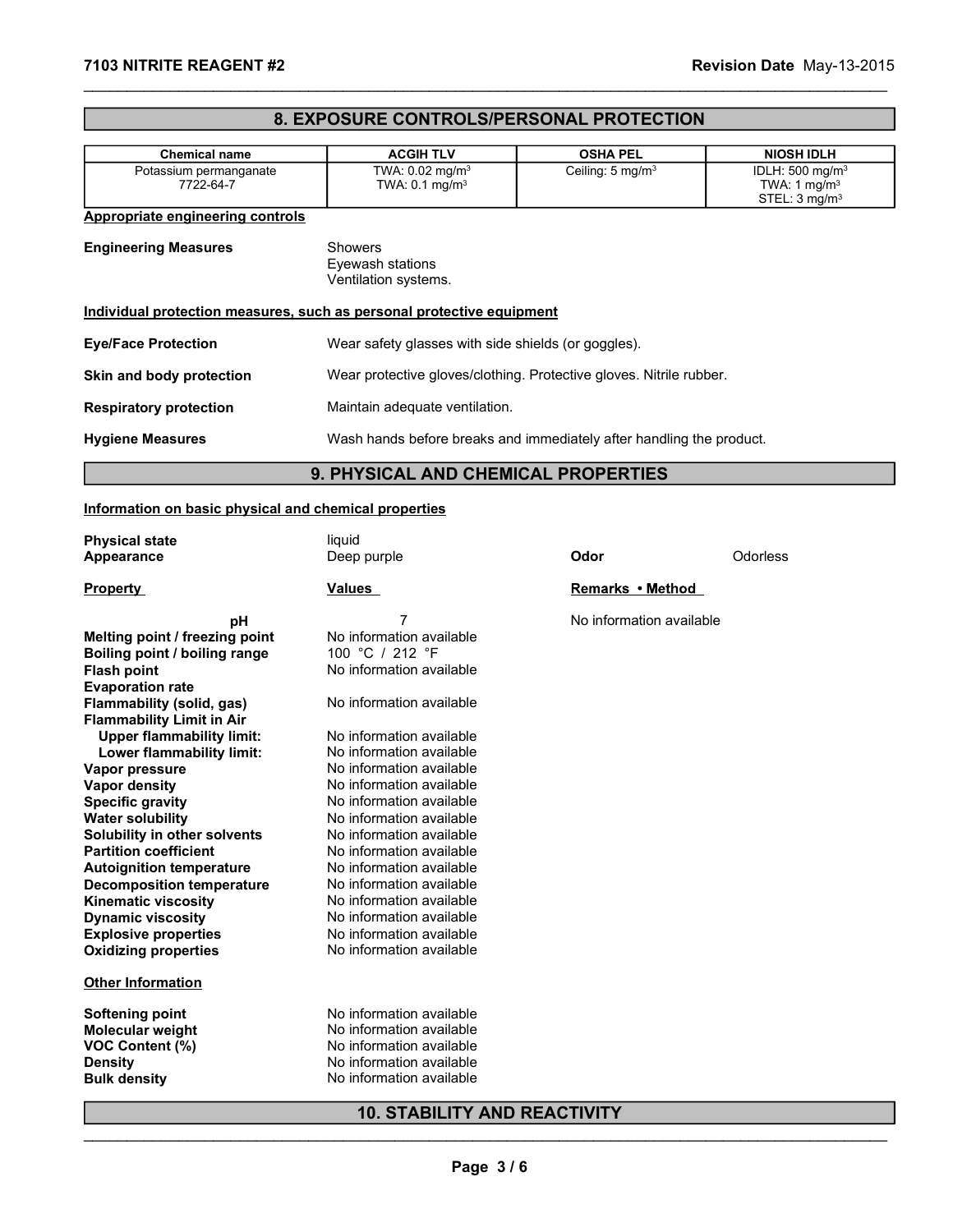| 7103 NITRITE REAGENT #2                                      |                                              |                                      |                                                                                          | Revision Date May-13-2015 |  |
|--------------------------------------------------------------|----------------------------------------------|--------------------------------------|------------------------------------------------------------------------------------------|---------------------------|--|
|                                                              |                                              |                                      |                                                                                          |                           |  |
|                                                              |                                              |                                      |                                                                                          |                           |  |
| <b>Stability</b>                                             | Stable under recommended storage conditions. |                                      |                                                                                          |                           |  |
| <b>Hazardous Reactions</b>                                   | None under normal processing.                |                                      |                                                                                          |                           |  |
| Hazardous polymerization                                     | Hazardous polymerization does not occur.     |                                      |                                                                                          |                           |  |
| <b>Conditions to avoid</b><br>Incompatible materials         | None known based on information supplied.    |                                      | Strong reducing agents. Finely powdered metals. Organic material.                        |                           |  |
| Hazardous decomposition products None known.                 |                                              |                                      |                                                                                          |                           |  |
|                                                              |                                              | <b>11. TOXICOLOGICAL INFORMATION</b> |                                                                                          |                           |  |
| <b>Product Information</b>                                   |                                              |                                      | Product does not present an acute toxicity hazard based on known or supplied information |                           |  |
|                                                              |                                              |                                      |                                                                                          |                           |  |
| Information on likely routes of exposure                     |                                              |                                      |                                                                                          |                           |  |
| <b>Component Information</b><br>Chemical name                | Oral LD50                                    |                                      | <b>Dermal LD50</b>                                                                       | <b>Inhalation LC50</b>    |  |
| Potassium permanganate                                       | $= 750$ mg/kg (Rat)                          |                                      | Not Established                                                                          | Not Established           |  |
| 7722-64-7                                                    |                                              |                                      |                                                                                          |                           |  |
| Information on toxicological effects<br><b>Sensitization</b> | No information available                     |                                      |                                                                                          |                           |  |
| Chemical name                                                | <b>ACGIH</b>                                 | <b>IARC</b>                          | NTP                                                                                      | <b>OSHA</b>               |  |
| Potassium permanganate<br>7722-64-7                          | $\overline{a}$                               | Not Established                      | Not Established                                                                          |                           |  |
| <b>ATEmix (oral)</b>                                         | 75000                                        |                                      |                                                                                          |                           |  |
|                                                              |                                              | <b>12. ECOLOGICAL INFORMATION</b>    |                                                                                          |                           |  |
|                                                              |                                              |                                      |                                                                                          |                           |  |

#### 11. TOXICOLOGICAL INFORMATION

#### Information on likely routes of exposure

#### Component Information

| <b>Chemical name</b>                | Oral LD50                       | <b>Dermal LD50</b> | <b>Inhalation LC50</b> |
|-------------------------------------|---------------------------------|--------------------|------------------------|
| Potassium permanganate<br>7722-64-7 | Rat<br>750 mg/kg<br>$-1$<br>$-$ | Not Established    | Not Established        |

#### Information on toxicological effects

| <b>Sensitization</b>                 | No information available |                 |                 |      |
|--------------------------------------|--------------------------|-----------------|-----------------|------|
| <b>Chemical name</b>                 | ACGIH                    | <b>IARC</b>     | <b>NTP</b>      | OSHA |
| Potassium permanganate<br>17722-64-7 |                          | Not Established | Not Established |      |

#### 12. ECOLOGICAL INFORMATION

#### **Ecotoxicity**

| Product does not present an acute toxicity hazard based on known or supplied information<br><b>Product Information</b><br>Information on likely routes of exposure<br>Oral LD50<br><b>Dermal LD50</b><br><b>Inhalation LC50</b><br>$= 750$ mg/kg (Rat)<br>Not Established<br>Not Established<br>7722-64-7<br>No information available<br>Chemical name<br><b>NTP</b><br><b>ACGIH</b><br><b>IARC</b><br><b>OSHA</b><br>Potassium permanganate<br>Not Established<br>Not Established<br>7722-64-7<br>75000<br><b>ATEmix (oral)</b><br><b>12. ECOLOGICAL INFORMATION</b><br>Unknown Aquatic Toxicity 0 % of the mixture consists of components(s) of unknown hazards to the aquatic environment<br><b>Toxicity to Fish</b><br>Daphnia Magna (Water Flea)<br><b>Chemical name</b><br><b>Toxicity to Algae</b><br>0.769 - 1.27: 96 h Oncorhynchus<br>Not Established<br>Not Established<br>Potassium permanganate<br>mykiss mg/L LC50 static 1.08 -<br>7722-64-7<br>1.38: 96 h Oncorhynchus mykiss<br>mg/L LC50 1.8 - 5.6: 96 h<br>Lepomis macrochirus mg/L LC50<br>static 2.97 - 3.11: 96 h Cyprinus<br>carpio mg/L LC50 3.16 - 3.77: 96<br>h Cyprinus carpio mg/L LC50 3.3<br>- 3.93: 96 h Carassius auratus<br>mg/L LC50 static 2.3: 96 h<br>Lepomis macrochirus mg/L LC50<br>flow-through 2.7: 96 h Lepomis<br>macrochirus mg/L LC50<br><b>Chemical name</b><br><b>Log Pow</b><br>Potassium permanganate<br>Not Established<br>7722-64-7<br><b>13. DISPOSAL CONSIDERATIONS</b><br>Dispose of contents/containers in accordance with local regulations.<br>Page 4/6 |  |  |  |
|-------------------------------------------------------------------------------------------------------------------------------------------------------------------------------------------------------------------------------------------------------------------------------------------------------------------------------------------------------------------------------------------------------------------------------------------------------------------------------------------------------------------------------------------------------------------------------------------------------------------------------------------------------------------------------------------------------------------------------------------------------------------------------------------------------------------------------------------------------------------------------------------------------------------------------------------------------------------------------------------------------------------------------------------------------------------------------------------------------------------------------------------------------------------------------------------------------------------------------------------------------------------------------------------------------------------------------------------------------------------------------------------------------------------------------------------------------------------------------------------------------------------------------------------------------------------|--|--|--|
| <b>Component Information</b><br>Chemical name<br>Potassium permanganate<br>Information on toxicological effects<br><b>Sensitization</b><br><b>Ecotoxicity</b><br>Persistence and degradability<br>No information available.<br><b>Bioaccumulation/Accumulation</b><br>No information available.<br><b>Disposal Methods</b>                                                                                                                                                                                                                                                                                                                                                                                                                                                                                                                                                                                                                                                                                                                                                                                                                                                                                                                                                                                                                                                                                                                                                                                                                                        |  |  |  |
|                                                                                                                                                                                                                                                                                                                                                                                                                                                                                                                                                                                                                                                                                                                                                                                                                                                                                                                                                                                                                                                                                                                                                                                                                                                                                                                                                                                                                                                                                                                                                                   |  |  |  |
|                                                                                                                                                                                                                                                                                                                                                                                                                                                                                                                                                                                                                                                                                                                                                                                                                                                                                                                                                                                                                                                                                                                                                                                                                                                                                                                                                                                                                                                                                                                                                                   |  |  |  |
|                                                                                                                                                                                                                                                                                                                                                                                                                                                                                                                                                                                                                                                                                                                                                                                                                                                                                                                                                                                                                                                                                                                                                                                                                                                                                                                                                                                                                                                                                                                                                                   |  |  |  |
|                                                                                                                                                                                                                                                                                                                                                                                                                                                                                                                                                                                                                                                                                                                                                                                                                                                                                                                                                                                                                                                                                                                                                                                                                                                                                                                                                                                                                                                                                                                                                                   |  |  |  |
|                                                                                                                                                                                                                                                                                                                                                                                                                                                                                                                                                                                                                                                                                                                                                                                                                                                                                                                                                                                                                                                                                                                                                                                                                                                                                                                                                                                                                                                                                                                                                                   |  |  |  |
|                                                                                                                                                                                                                                                                                                                                                                                                                                                                                                                                                                                                                                                                                                                                                                                                                                                                                                                                                                                                                                                                                                                                                                                                                                                                                                                                                                                                                                                                                                                                                                   |  |  |  |
|                                                                                                                                                                                                                                                                                                                                                                                                                                                                                                                                                                                                                                                                                                                                                                                                                                                                                                                                                                                                                                                                                                                                                                                                                                                                                                                                                                                                                                                                                                                                                                   |  |  |  |
|                                                                                                                                                                                                                                                                                                                                                                                                                                                                                                                                                                                                                                                                                                                                                                                                                                                                                                                                                                                                                                                                                                                                                                                                                                                                                                                                                                                                                                                                                                                                                                   |  |  |  |
|                                                                                                                                                                                                                                                                                                                                                                                                                                                                                                                                                                                                                                                                                                                                                                                                                                                                                                                                                                                                                                                                                                                                                                                                                                                                                                                                                                                                                                                                                                                                                                   |  |  |  |
|                                                                                                                                                                                                                                                                                                                                                                                                                                                                                                                                                                                                                                                                                                                                                                                                                                                                                                                                                                                                                                                                                                                                                                                                                                                                                                                                                                                                                                                                                                                                                                   |  |  |  |
|                                                                                                                                                                                                                                                                                                                                                                                                                                                                                                                                                                                                                                                                                                                                                                                                                                                                                                                                                                                                                                                                                                                                                                                                                                                                                                                                                                                                                                                                                                                                                                   |  |  |  |
|                                                                                                                                                                                                                                                                                                                                                                                                                                                                                                                                                                                                                                                                                                                                                                                                                                                                                                                                                                                                                                                                                                                                                                                                                                                                                                                                                                                                                                                                                                                                                                   |  |  |  |
|                                                                                                                                                                                                                                                                                                                                                                                                                                                                                                                                                                                                                                                                                                                                                                                                                                                                                                                                                                                                                                                                                                                                                                                                                                                                                                                                                                                                                                                                                                                                                                   |  |  |  |
|                                                                                                                                                                                                                                                                                                                                                                                                                                                                                                                                                                                                                                                                                                                                                                                                                                                                                                                                                                                                                                                                                                                                                                                                                                                                                                                                                                                                                                                                                                                                                                   |  |  |  |
|                                                                                                                                                                                                                                                                                                                                                                                                                                                                                                                                                                                                                                                                                                                                                                                                                                                                                                                                                                                                                                                                                                                                                                                                                                                                                                                                                                                                                                                                                                                                                                   |  |  |  |
|                                                                                                                                                                                                                                                                                                                                                                                                                                                                                                                                                                                                                                                                                                                                                                                                                                                                                                                                                                                                                                                                                                                                                                                                                                                                                                                                                                                                                                                                                                                                                                   |  |  |  |
|                                                                                                                                                                                                                                                                                                                                                                                                                                                                                                                                                                                                                                                                                                                                                                                                                                                                                                                                                                                                                                                                                                                                                                                                                                                                                                                                                                                                                                                                                                                                                                   |  |  |  |
|                                                                                                                                                                                                                                                                                                                                                                                                                                                                                                                                                                                                                                                                                                                                                                                                                                                                                                                                                                                                                                                                                                                                                                                                                                                                                                                                                                                                                                                                                                                                                                   |  |  |  |
|                                                                                                                                                                                                                                                                                                                                                                                                                                                                                                                                                                                                                                                                                                                                                                                                                                                                                                                                                                                                                                                                                                                                                                                                                                                                                                                                                                                                                                                                                                                                                                   |  |  |  |
|                                                                                                                                                                                                                                                                                                                                                                                                                                                                                                                                                                                                                                                                                                                                                                                                                                                                                                                                                                                                                                                                                                                                                                                                                                                                                                                                                                                                                                                                                                                                                                   |  |  |  |
|                                                                                                                                                                                                                                                                                                                                                                                                                                                                                                                                                                                                                                                                                                                                                                                                                                                                                                                                                                                                                                                                                                                                                                                                                                                                                                                                                                                                                                                                                                                                                                   |  |  |  |
|                                                                                                                                                                                                                                                                                                                                                                                                                                                                                                                                                                                                                                                                                                                                                                                                                                                                                                                                                                                                                                                                                                                                                                                                                                                                                                                                                                                                                                                                                                                                                                   |  |  |  |
|                                                                                                                                                                                                                                                                                                                                                                                                                                                                                                                                                                                                                                                                                                                                                                                                                                                                                                                                                                                                                                                                                                                                                                                                                                                                                                                                                                                                                                                                                                                                                                   |  |  |  |
|                                                                                                                                                                                                                                                                                                                                                                                                                                                                                                                                                                                                                                                                                                                                                                                                                                                                                                                                                                                                                                                                                                                                                                                                                                                                                                                                                                                                                                                                                                                                                                   |  |  |  |
|                                                                                                                                                                                                                                                                                                                                                                                                                                                                                                                                                                                                                                                                                                                                                                                                                                                                                                                                                                                                                                                                                                                                                                                                                                                                                                                                                                                                                                                                                                                                                                   |  |  |  |
|                                                                                                                                                                                                                                                                                                                                                                                                                                                                                                                                                                                                                                                                                                                                                                                                                                                                                                                                                                                                                                                                                                                                                                                                                                                                                                                                                                                                                                                                                                                                                                   |  |  |  |
|                                                                                                                                                                                                                                                                                                                                                                                                                                                                                                                                                                                                                                                                                                                                                                                                                                                                                                                                                                                                                                                                                                                                                                                                                                                                                                                                                                                                                                                                                                                                                                   |  |  |  |
|                                                                                                                                                                                                                                                                                                                                                                                                                                                                                                                                                                                                                                                                                                                                                                                                                                                                                                                                                                                                                                                                                                                                                                                                                                                                                                                                                                                                                                                                                                                                                                   |  |  |  |
|                                                                                                                                                                                                                                                                                                                                                                                                                                                                                                                                                                                                                                                                                                                                                                                                                                                                                                                                                                                                                                                                                                                                                                                                                                                                                                                                                                                                                                                                                                                                                                   |  |  |  |
|                                                                                                                                                                                                                                                                                                                                                                                                                                                                                                                                                                                                                                                                                                                                                                                                                                                                                                                                                                                                                                                                                                                                                                                                                                                                                                                                                                                                                                                                                                                                                                   |  |  |  |
|                                                                                                                                                                                                                                                                                                                                                                                                                                                                                                                                                                                                                                                                                                                                                                                                                                                                                                                                                                                                                                                                                                                                                                                                                                                                                                                                                                                                                                                                                                                                                                   |  |  |  |
|                                                                                                                                                                                                                                                                                                                                                                                                                                                                                                                                                                                                                                                                                                                                                                                                                                                                                                                                                                                                                                                                                                                                                                                                                                                                                                                                                                                                                                                                                                                                                                   |  |  |  |
|                                                                                                                                                                                                                                                                                                                                                                                                                                                                                                                                                                                                                                                                                                                                                                                                                                                                                                                                                                                                                                                                                                                                                                                                                                                                                                                                                                                                                                                                                                                                                                   |  |  |  |
|                                                                                                                                                                                                                                                                                                                                                                                                                                                                                                                                                                                                                                                                                                                                                                                                                                                                                                                                                                                                                                                                                                                                                                                                                                                                                                                                                                                                                                                                                                                                                                   |  |  |  |
|                                                                                                                                                                                                                                                                                                                                                                                                                                                                                                                                                                                                                                                                                                                                                                                                                                                                                                                                                                                                                                                                                                                                                                                                                                                                                                                                                                                                                                                                                                                                                                   |  |  |  |
|                                                                                                                                                                                                                                                                                                                                                                                                                                                                                                                                                                                                                                                                                                                                                                                                                                                                                                                                                                                                                                                                                                                                                                                                                                                                                                                                                                                                                                                                                                                                                                   |  |  |  |
|                                                                                                                                                                                                                                                                                                                                                                                                                                                                                                                                                                                                                                                                                                                                                                                                                                                                                                                                                                                                                                                                                                                                                                                                                                                                                                                                                                                                                                                                                                                                                                   |  |  |  |
|                                                                                                                                                                                                                                                                                                                                                                                                                                                                                                                                                                                                                                                                                                                                                                                                                                                                                                                                                                                                                                                                                                                                                                                                                                                                                                                                                                                                                                                                                                                                                                   |  |  |  |

#### Persistence and degradability

#### Bioaccumulation/Accumulation

| --<br>Chemical<br>∣name                                                        | <b>Log Pow</b>          |  |
|--------------------------------------------------------------------------------|-------------------------|--|
| Potassium permanganate<br>7700<br>$\sim$<br>22-64-<br>$\overline{\phantom{a}}$ | stablished<br>۰۱^۱<br>w |  |

#### 13. DISPOSAL CONSIDERATIONS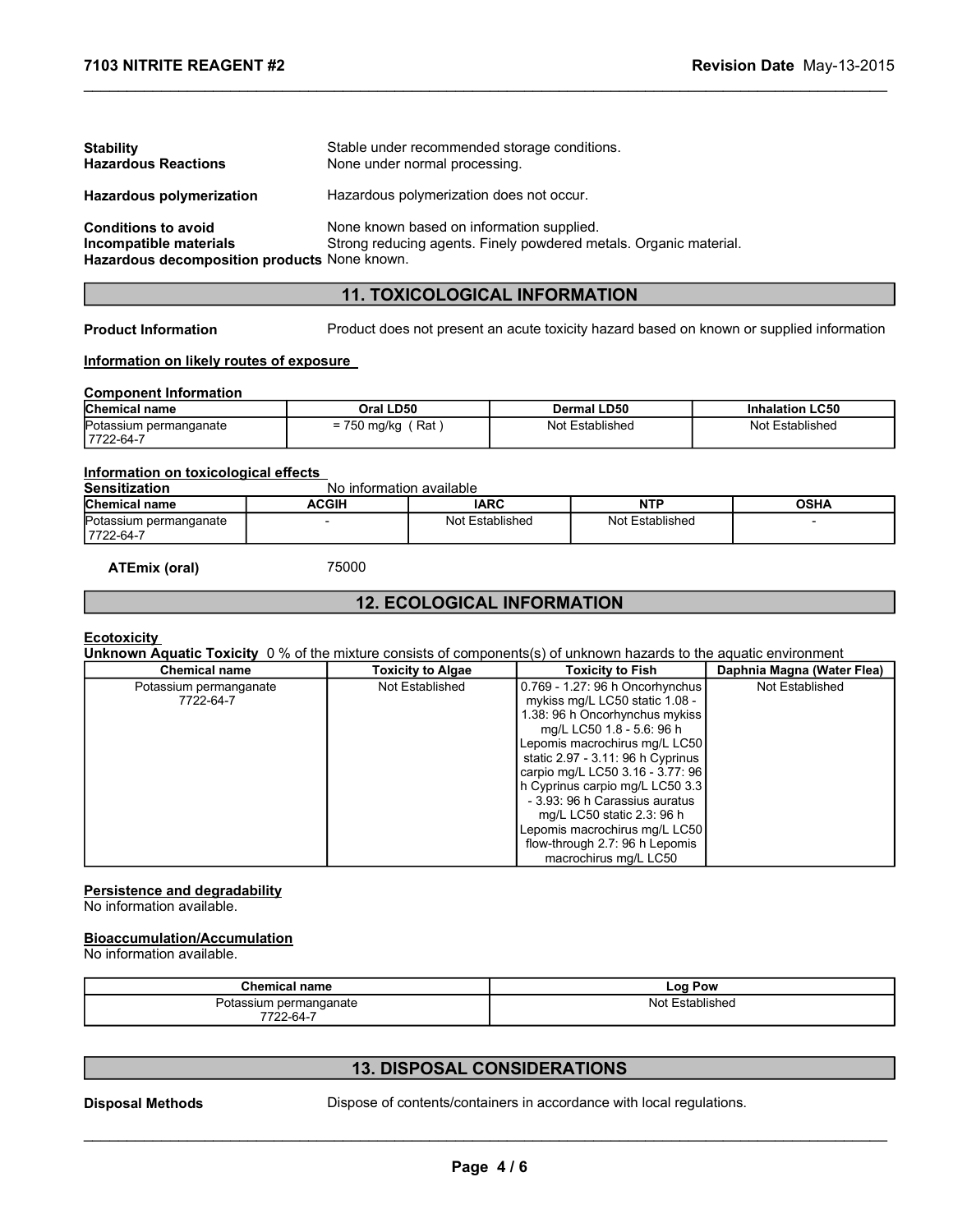| 7103 NITRITE REAGENT #2             |                                                |                                |                                                             |                                                                      | Revision Date May-13-2015     |
|-------------------------------------|------------------------------------------------|--------------------------------|-------------------------------------------------------------|----------------------------------------------------------------------|-------------------------------|
| <b>Contaminated packaging</b>       |                                                | Do not reuse empty containers. |                                                             |                                                                      |                               |
| <b>Chemical name</b>                | <b>RCRA</b>                                    |                                |                                                             | <b>RCRA - D Series Wastes</b>                                        | <b>RCRA - U Series Wastes</b> |
| Potassium permanganate<br>7722-64-7 | Not Established                                |                                | <b>RCRA - Basis for Listing</b><br>$\overline{\phantom{a}}$ | Not Established                                                      | Not Established               |
| <b>Chemical name</b>                | <b>RCRA - Halogenated</b><br>Organic Compounds |                                | <b>RCRA - P Series Wastes</b>                               | <b>RCRA - F Series Wastes</b>                                        |                               |
| Potassium permanganate<br>7722-64-7 | Not Established                                |                                | Not Established                                             | Not Established                                                      | Not Established               |
|                                     |                                                |                                |                                                             |                                                                      | <b>RCRA - K Series Wastes</b> |
|                                     | Chemical name<br>Potassium permanganate        |                                |                                                             | <b>California Hazardous Waste Status</b><br>$\overline{\phantom{a}}$ |                               |
|                                     | 7722-64-7                                      |                                |                                                             |                                                                      |                               |

| Chemical name                       | <b>RURA - Halogenated</b><br><b>Organic Compounds</b> | RCRA - P Series Wastes | RCRA - F Series Wastes | <b>RURA - K Series Wastes</b> |
|-------------------------------------|-------------------------------------------------------|------------------------|------------------------|-------------------------------|
| Potassium permanganate<br>7722-64-7 | Not Established                                       | Not Established        | Not Established        | Not Established               |

| <b>Chemical name</b>     | Califorr |
|--------------------------|----------|
| Potassium permanganate   |          |
| $\overline{\phantom{a}}$ |          |

#### 7722-64-7

#### 14. TRANSPORT INFORMATION

| <b>IATA</b>     | Not regulated |  |
|-----------------|---------------|--|
| <b>IMDG/IMO</b> | Not regulated |  |

DOT Not regulated

#### 15. REGULATORY INFORMATION

| <b>International Inventories</b> |          |
|----------------------------------|----------|
| <b>TSCA</b>                      | Complies |
| <b>DSL/NDSL</b>                  | Complies |
| <b>EINECS/ELINCS</b>             | Complies |
| <b>ENCS</b>                      | Complies |
| <b>IECSC</b>                     | Complies |
| <b>KECL</b>                      | Complies |
| <b>PICCS</b>                     | Complies |
| <b>AICS</b>                      | Complies |

#### US Federal Regulations

#### SARA 313

| <b>EINECS/ELINCS</b>                                                                                                          | Complies<br>Complies                                                                                             |                                                                                                                                   |  |
|-------------------------------------------------------------------------------------------------------------------------------|------------------------------------------------------------------------------------------------------------------|-----------------------------------------------------------------------------------------------------------------------------------|--|
| <b>ENCS</b>                                                                                                                   | Complies                                                                                                         |                                                                                                                                   |  |
| <b>IECSC</b>                                                                                                                  | Complies                                                                                                         |                                                                                                                                   |  |
| <b>KECL</b>                                                                                                                   | Complies                                                                                                         |                                                                                                                                   |  |
| <b>PICCS</b>                                                                                                                  | Complies                                                                                                         |                                                                                                                                   |  |
| <b>AICS</b>                                                                                                                   | Complies                                                                                                         |                                                                                                                                   |  |
| Legend:                                                                                                                       |                                                                                                                  |                                                                                                                                   |  |
| TSCA - United States Toxic Substances Control Act Section 8(b) Inventory                                                      |                                                                                                                  |                                                                                                                                   |  |
|                                                                                                                               | <b>DSL/NDSL - Canadian Domestic Substances List/Non-Domestic Substances List</b>                                 |                                                                                                                                   |  |
|                                                                                                                               | EINECS/ELINCS - European Inventory of Existing Chemical Substances/European List of Notified Chemical Substances |                                                                                                                                   |  |
| <b>ENCS</b> - Japan Existing and New Chemical Substances<br><b>IECSC</b> - China Inventory of Existing Chemical Substances    |                                                                                                                  |                                                                                                                                   |  |
| KECL - Korean Existing and Evaluated Chemical Substances                                                                      |                                                                                                                  |                                                                                                                                   |  |
| PICCS - Philippines Inventory of Chemicals and Chemical Substances                                                            |                                                                                                                  |                                                                                                                                   |  |
| AICS - Australian Inventory of Chemical Substances                                                                            |                                                                                                                  |                                                                                                                                   |  |
|                                                                                                                               |                                                                                                                  |                                                                                                                                   |  |
| <b>US Federal Regulations</b>                                                                                                 |                                                                                                                  |                                                                                                                                   |  |
|                                                                                                                               |                                                                                                                  |                                                                                                                                   |  |
| <b>SARA 313</b>                                                                                                               |                                                                                                                  |                                                                                                                                   |  |
|                                                                                                                               |                                                                                                                  |                                                                                                                                   |  |
| Section 313 of Title III of the Superfund Amendments and Reauthorization Act of 1986 (SARA). This product contains a chemical |                                                                                                                  |                                                                                                                                   |  |
|                                                                                                                               |                                                                                                                  | or chemicals which are subject to the reporting requirements of the Act and Title 40 of the Code of Federal Regulations, Part 372 |  |
| <b>Chemical name</b>                                                                                                          |                                                                                                                  | SARA 313 - Threshold Values %                                                                                                     |  |
| Potassium permanganate                                                                                                        |                                                                                                                  | 1.0                                                                                                                               |  |
| 7722-64-7                                                                                                                     |                                                                                                                  |                                                                                                                                   |  |
| <b>SARA 311/312 Hazard Categories</b>                                                                                         |                                                                                                                  |                                                                                                                                   |  |
| <b>Acute health hazard</b>                                                                                                    | <b>No</b>                                                                                                        |                                                                                                                                   |  |
| <b>Chronic Health Hazard</b>                                                                                                  | <b>No</b>                                                                                                        |                                                                                                                                   |  |
|                                                                                                                               |                                                                                                                  |                                                                                                                                   |  |
|                                                                                                                               | Page 5/6                                                                                                         |                                                                                                                                   |  |
|                                                                                                                               |                                                                                                                  |                                                                                                                                   |  |
|                                                                                                                               |                                                                                                                  |                                                                                                                                   |  |
|                                                                                                                               |                                                                                                                  |                                                                                                                                   |  |